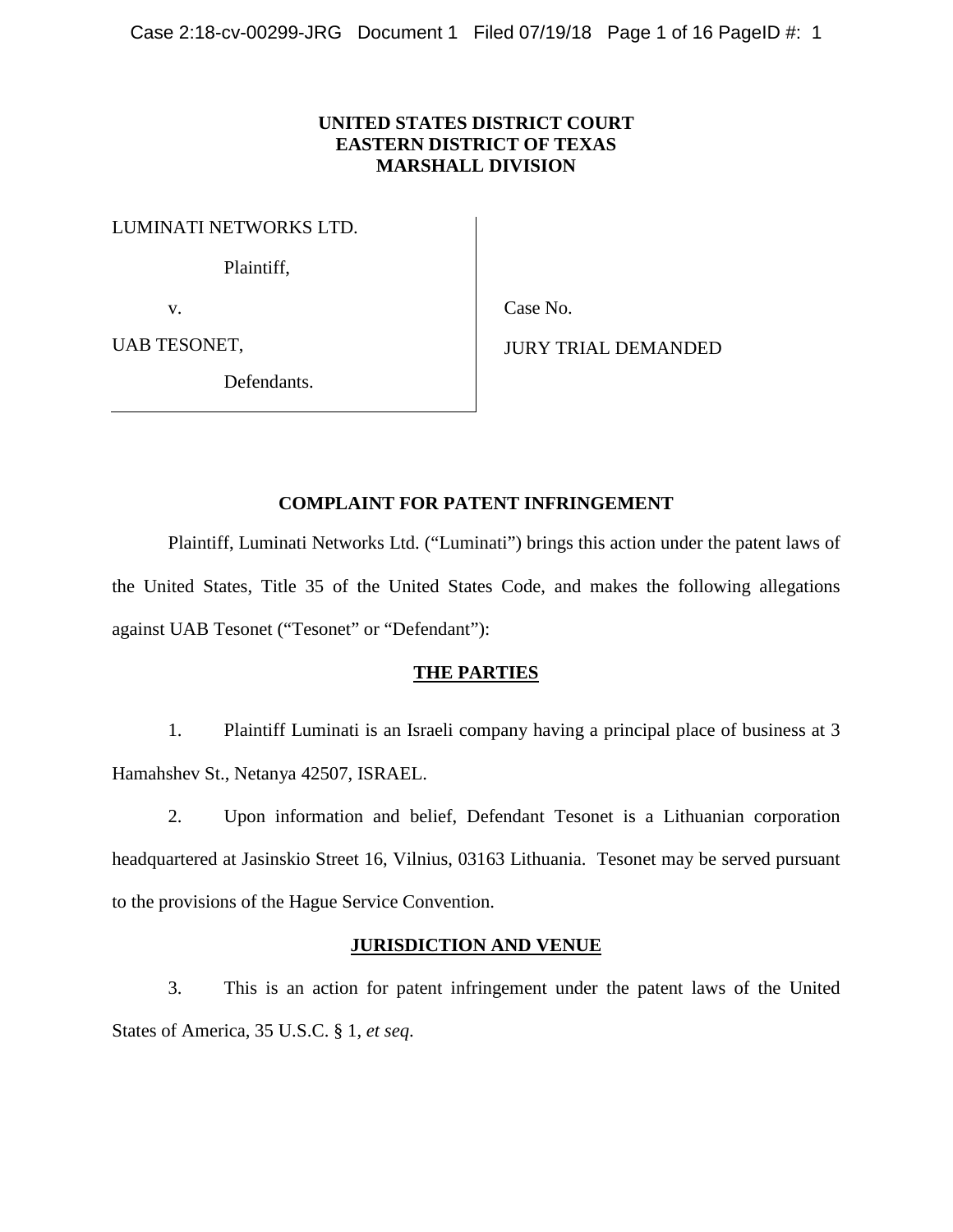4. This Court has jurisdiction over the subject matter of this action under 28 U.S.C. §§ 1331 and 1338(a).

5. This Court has personal jurisdiction over Tesonet because it, directly or through its subsidiaries, divisions, groups, or distributors, has sufficient minimum contacts with this forum as a result of business conducted within the State of Texas, and/or pursuant to Fed. R. Civ. P. 4(k)(2). On information and belief, Tesonet transacts substantial business in the State of Texas, directly or through agents, including: (i) at least a portion of the infringement alleged herein, and (ii) regularly does or solicits business in Texas, engages in other persistent courses of conduct, maintains continuous and systematic contacts within this Judicial District, purposefully avails itself of the privilege of doing business in Texas, and/or derives substantial revenue from services provided in Texas. For example, on information and belief, Tesonet embeds its software, which is the subject of the infringement alleged herein, in a number of applications which are placed into the stream of commerce with the knowledge, understanding, and/or intention that they be downloaded and executed by individuals located in the State of Texas, as well as this Judicial District, including the Marshall Division.

6. This Court has general jurisdiction over Tesonet due to its continuous and systematic contacts with the State of Texas and this jurisdiction. Further, Tesonet is subject to this Court's jurisdiction because it has committed patent infringement in the State of Texas and this jurisdiction.

7. Following *Brunette Machine Works v. Kockum Industries, Inc.*, 406 U.S. 706 1972), venue is proper in this Court pursuant to 28 U.S.C. §§ 1391 and 1400(b) at least because, upon information and belief, Tesonet is a foreign entity.

#### **FACTUAL ALLEGATIONS**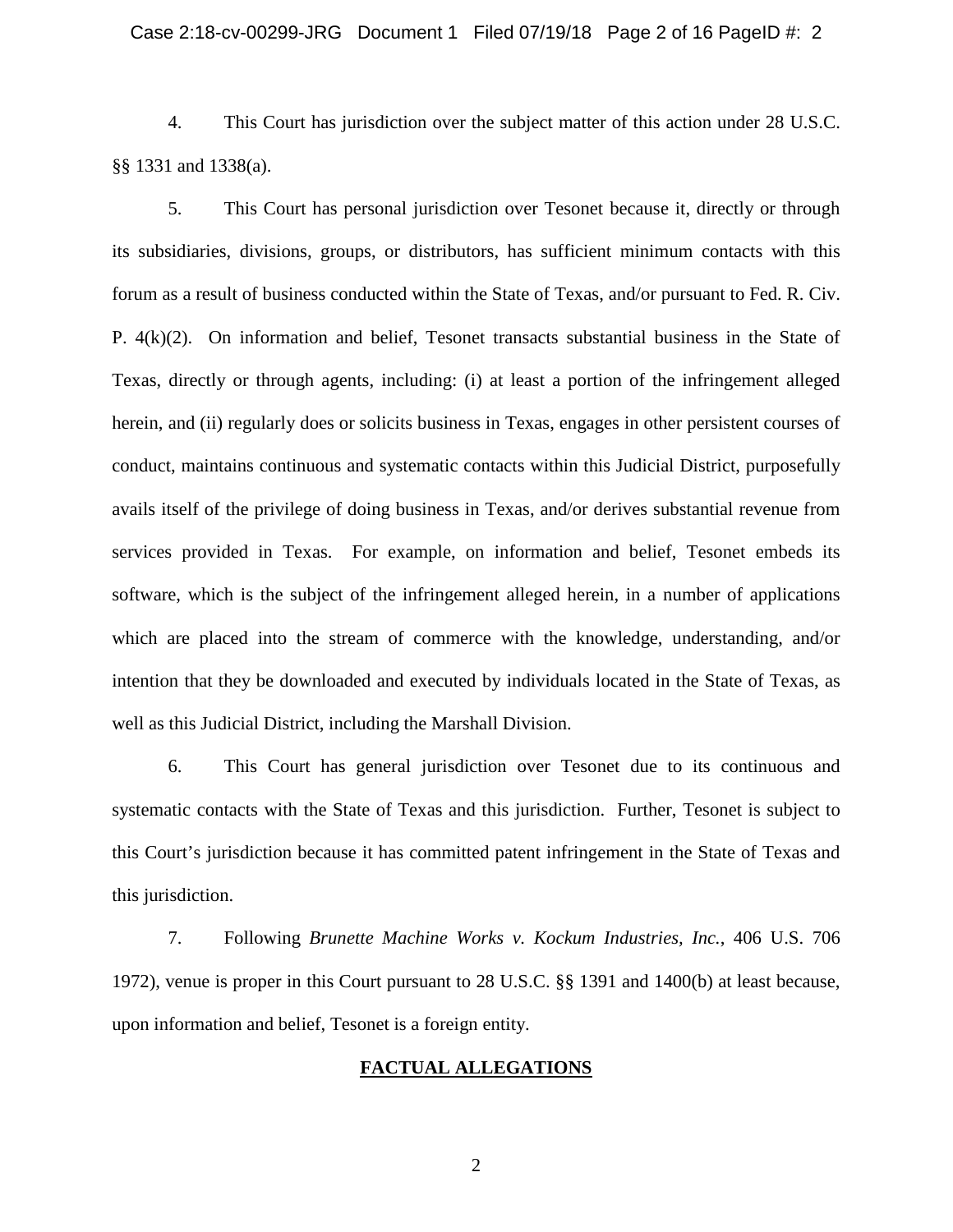#### Case 2:18-cv-00299-JRG Document 1 Filed 07/19/18 Page 3 of 16 PageID #: 3

8. Derry Shribman and Ofer Vilenski are the sole inventors of a number of patents, including U.S. Patent Nos. 9,241,044 (Exhibit A, "'044 Patent") and divisional 9,742,866 (Exhibit B, "'866 Patent") (collectively the "Asserted Patents").

9. The Asserted Patents are directed toward methods for fetching content over the internet through the use of intermediary tunneling devices. Luminati identifies its patents on its website at [https://luminati.io/patent-marking#system-and-method-for-streaming-content-from](https://luminati.io/patent-marking#system-and-method-for-streaming-content-from-multiple-servers)[multiple-servers.](https://luminati.io/patent-marking#system-and-method-for-streaming-content-from-multiple-servers)

10. The Asserted Patents were assigned to Hola Networks Ltd. ("Hola"). Hola has subsequently changed its name to Luminati Ltd., before changing its name to Luminati Networks Ltd., the Plaintiff in this action.

11. Luminati, formerly known as Hola, provides a cloud service connecting tens of millions of devices over the Internet through a proxy-based network. Each participating device allows the network to utilize a small fraction of that device's idle time for the network. Luminati utilizes this network to provide proxy-based services to businesses.

12. Since 2014, Luminati has offered proxy-based services relying on its "Residential Proxy Network" that practice one or more claims of the Asserted Patents. Luminati permits its business customers to utilize its residential proxy network to gather data over the Internet using residential IP addresses from various localities as required by the customers. These residential IP addresses provide businesses with a number of advantages. For example, online retailers may use these addresses to gather comparative pricing information from its competitors, businesses may utilize these addresses to test their web sites from any city in the world, and cyber security firms may employ these addresses to test web sites for malicious code.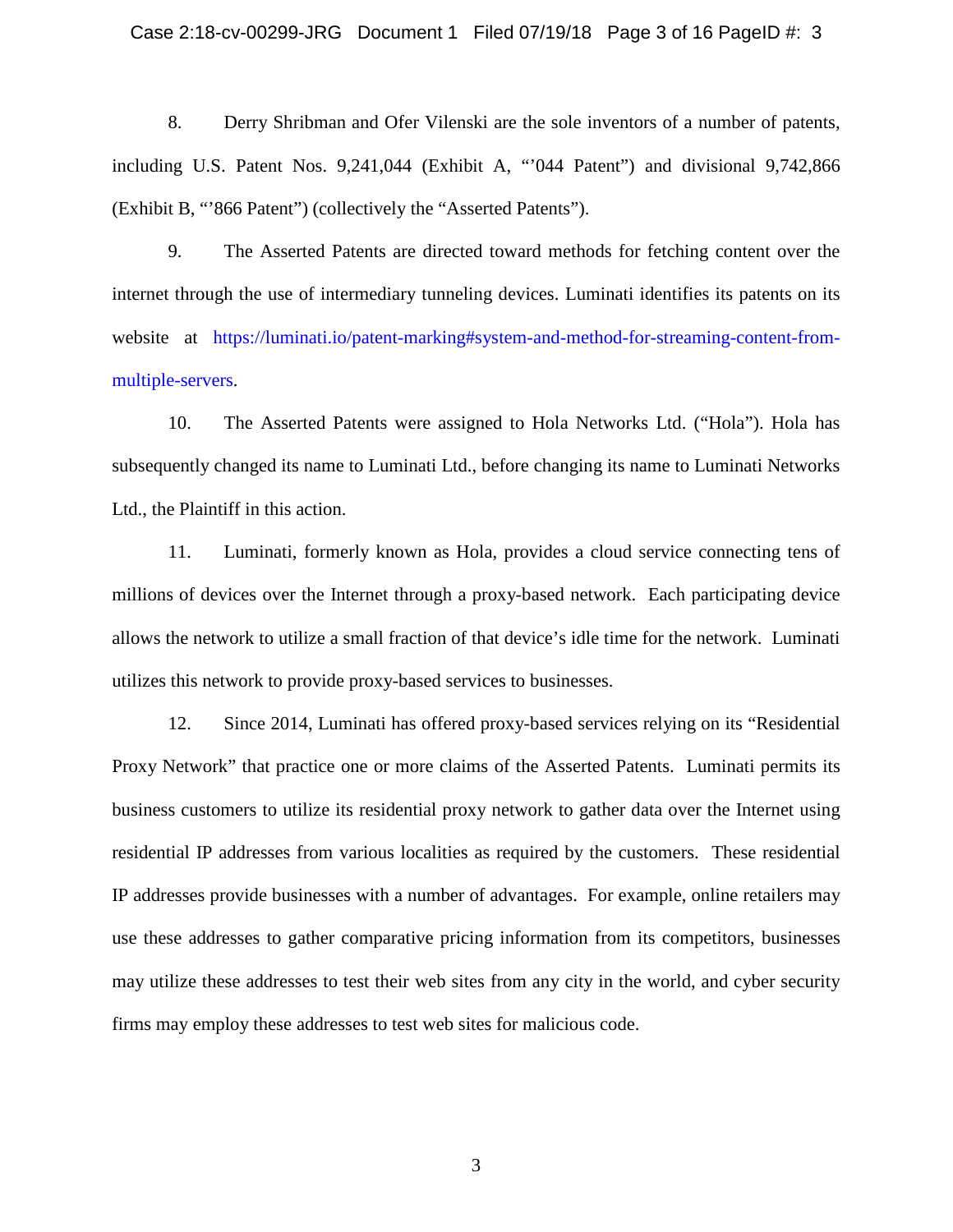#### Case 2:18-cv-00299-JRG Document 1 Filed 07/19/18 Page 4 of 16 PageID #: 4

13. Prior to and separate from the technology at issue in this case, Hola provided a virtual private network ("VPN") service called HolaVPN. Between November 2015 and June 2018, Hola, had a business relationship with Tesonet related to HolaVPN and Tesonet's VPN service called NordVPN.

14. On May 22, 2017, during a meeting between Hola Chief Executive Officer Ofer Vilenski and Tesonet co-founder Tomas Okmanas, Mr. Okmanas informed Mr. Vilenski that Tesonet was thinking about entering into the residential proxy business. Mr. Vilenski informed Mr. Okmanas that Luminati has patents in this field and sent an email to Mr. Okmanas that same day confirming that Luminati would send a letter identifying Luminati's intellectual property in this field.

15. On June 1, 2017, outside counsel for Hola sent Mr. Okmanas a letter (Exhibit C) identifying the '044 Patent and U.S. Patent No. 8,560,604 as Hola patents covering a proprietary claim scope in the field of peer-to-peer based routing.

16. On February 14, 2018, Luminati sent a second letter to Mr. Oksmanas referencing the June 1, 2017 letter, further informing Tesonet of Hola's name change to Luminati and the issuance of the '866 Patent among other patents in the field of IP VPN services using peer-topeer technology (Exhibit D). This letter also notified Tesonet that products and services offered under Tesonet's "OxyLabs" brand infringe the Asserted Patents.

17. On June 20, 2018, counsel for Tesonet sent a letter to Luminati's counsel acknowledging receipt of the February 14, 2018 letter but denying that Tesonet's Oxylabs product practices claims of the Asserted Patents.

18. Upon information and belief, Tesonet offers large-scale web data extraction products and services under the OxyLabs brand. <https://oxylabs.io/> (Exhibit E). Upon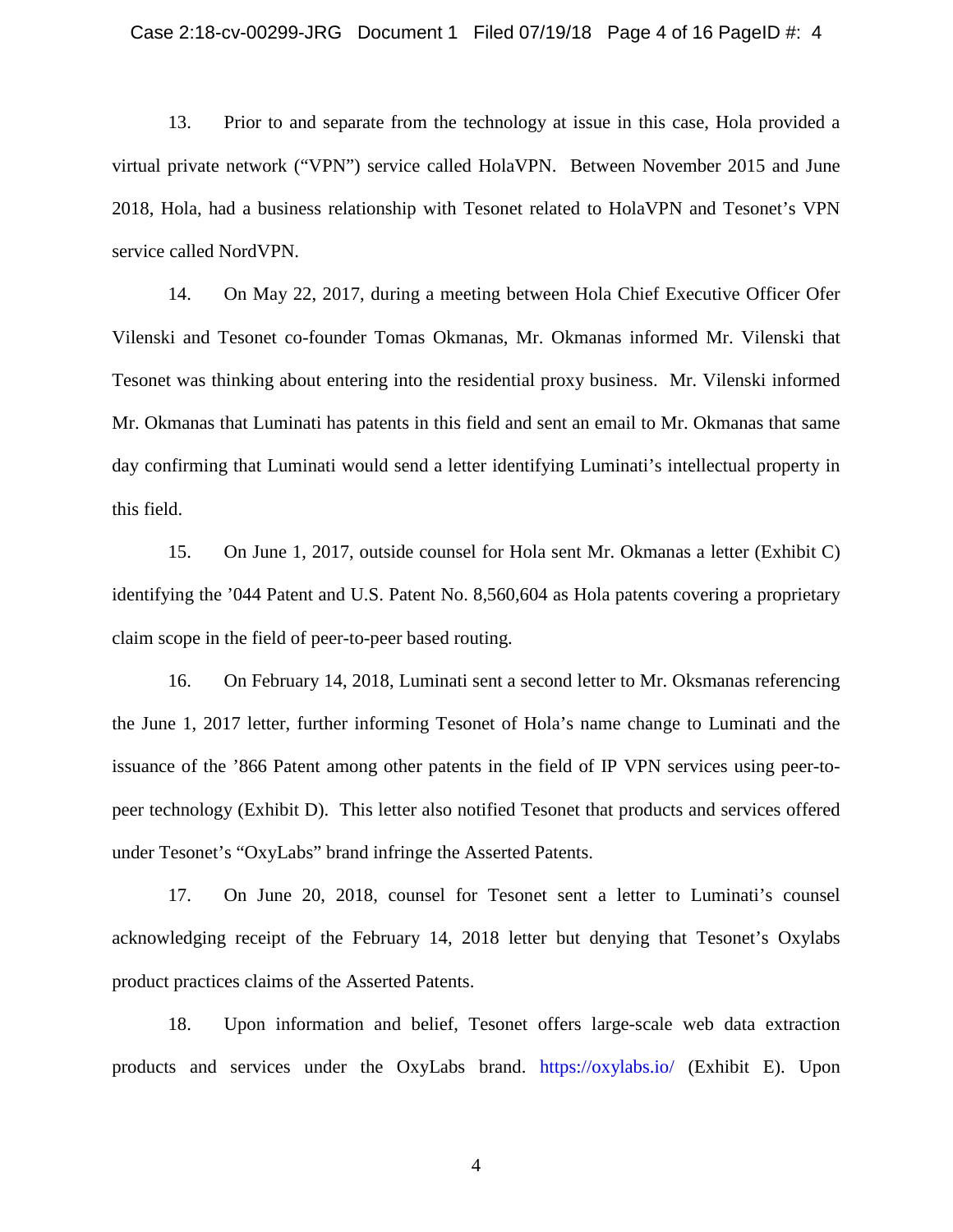# Case 2:18-cv-00299-JRG Document 1 Filed 07/19/18 Page 5 of 16 PageID #: 5

information and belief, this includes a residential proxy network with ten million residential IP addresses from more than 180 countries. [https://oxylabs.io/.](https://oxylabs.io/) Upon information and belief, these residential proxies are IP addresses that are assigned from a standard Internet Service Provider (ISP) to a homeowner or other residential or mobile user. [https://oxylabs.io/.](https://oxylabs.io/) Upon information and belief, this residential proxy network is used to access content over the Internet, wherein that content may be divided into portions, each of which includes part of the content and its own content identifier.

#### **WHAT SOLUTIONS DO YOU OFFER?**

Here at Oxylabs, we offer data center IPs and residential proxies that support HTTP/HTTPS & Socks 4/5 protocols.

- A Residential Proxy is an IP address that is assigned from a standard Internet Service Provider (ISP) to a homeowner.
- A Data Center IP is an IP address that comes from a secondary corporation and is not owned by an ISP.

[https://oxylabs.io/.](https://oxylabs.io/)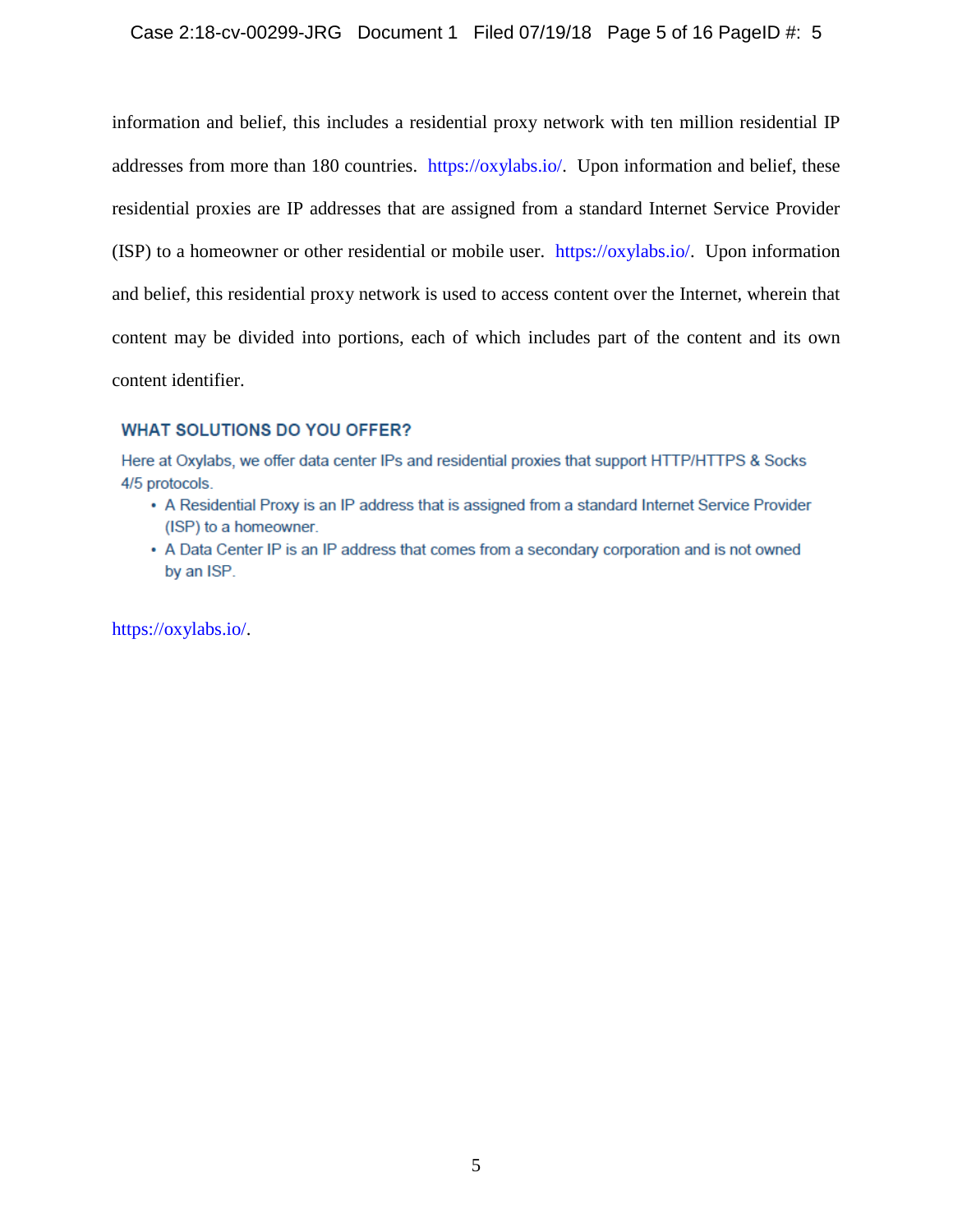

How does it work

Route your requests through millions of residential IPs and never get blocked.



# [https://oxylabs.io/proxies/residential-proxies.](https://oxylabs.io/proxies/residential-proxies) (Exhibit F)

# Residential Proxy Network

| WHY SHOULD I USE A RESIDENTIAL PROXY NETWORK?                                                                                                                                                                                                 |
|-----------------------------------------------------------------------------------------------------------------------------------------------------------------------------------------------------------------------------------------------|
| Residential proxies enable data collection without IP bans and ensure a high anonymity level. These IPs mostly belong to large<br>internet and mobile service providers, that's why other websites don't block users with these kinds of IPs. |
|                                                                                                                                                                                                                                               |
| HOW OFTEN ARE RESIDENTIAL PROXIES CHECKED FOR BEING UP?<br>All of our residential proxies are being checked every 60 seconds.                                                                                                                 |
|                                                                                                                                                                                                                                               |
| CAN I SELECT A PROXY FROM SPECIFIC COUNTRY OR CITY?                                                                                                                                                                                           |
| Yes, you can specify in the authorization header which city IP to use to process the request.                                                                                                                                                 |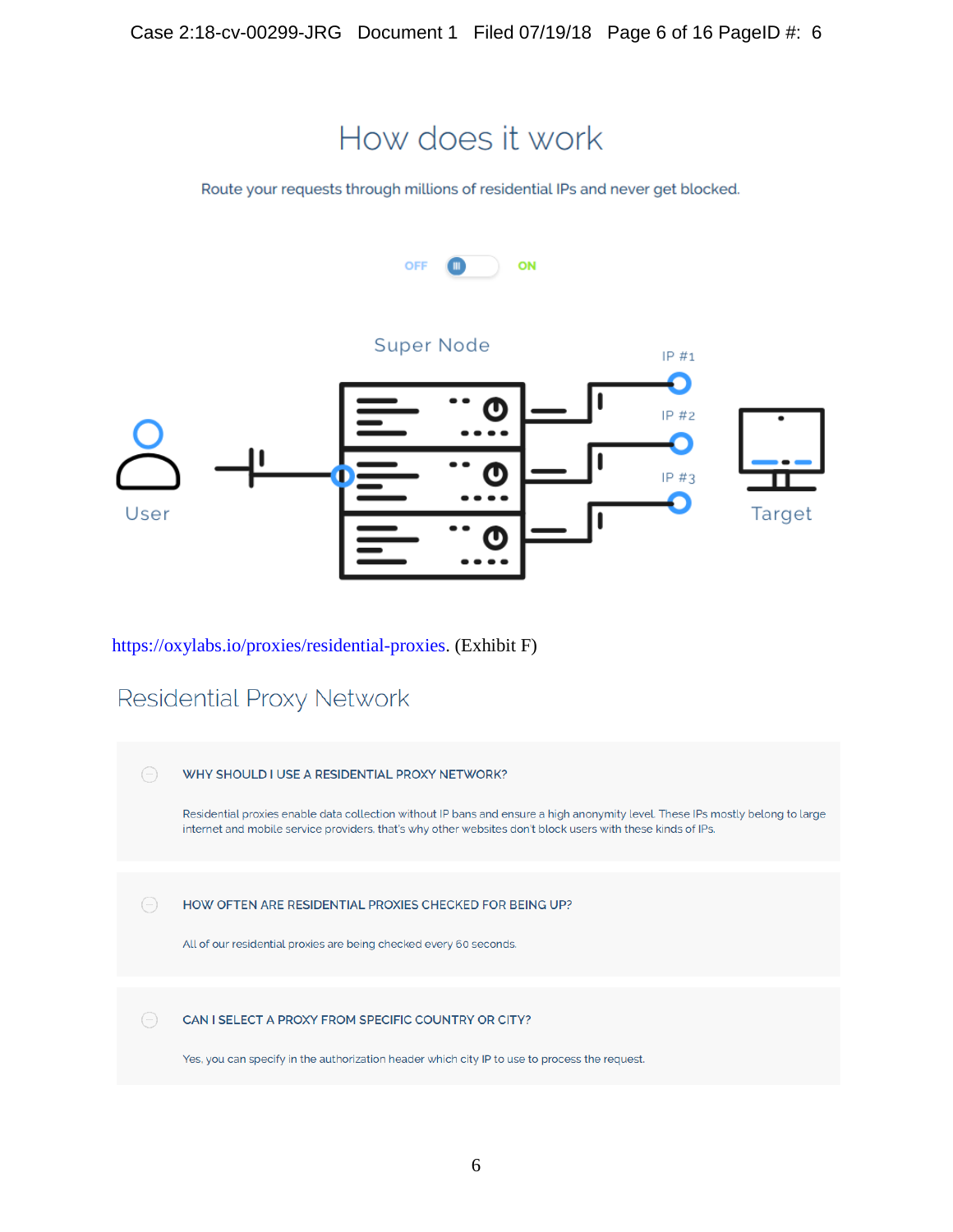#### Case 2:18-cv-00299-JRG Document 1 Filed 07/19/18 Page 7 of 16 PageID #: 7

[https://oxylabs.io/faq.](https://oxylabs.io/faq) Upon information and belief, these residential proxies include IP addresses located in Marshall, Texas.

19. Upon information and belief, the OxyLabs residential proxy network is based upon numerous user devices, each of which is a client device identifiable over the Internet by an IP address. Upon information and belief, these user devices become part of the network through the execution of Tesonet code embedded in applications downloaded by that devices user. Upon information and belief, these devices send their identifier to a server ("First Server"), such as Oxylab's dedicated proxy servers, which store these identifiers.

20. Upon information and belief, Tesonet has developed or is developing OxyLabs embedded software for different platforms including Google Android and Windows. Upon information and belief, while frequently renamed, the above OxyLabs embedded software that enables the residential proxy network includes embedded code named "genericexitnode," "winnerbot," "CoffeeService," "instantcoffee," and "ENService."

21. Upon information and belief, the above OxyLabs embedded code has been integrated in at least the following software applications that may be downloaded by any user located anywhere having Internet access: AppAspect Technologies' "EMI Calculator" and "Automatic Call Recorder"; Birrastorming Ideas, S.L's "IPTV Manager for VL;" CC Soft's "Followers Tool for Instagram;" Glidesoft Technologies' "Route Finder;" ImaTechInnovations' "3D Wallpaper Parallax 2018;" and Softmate a/k/a Toolbarstudio Inc.'s "AppGeyser" and "Toolbarstudio."

22. Upon information and belief, an OxyLabs customer may utilize the OxyLabs residential proxy network by sending a request ("First Request") from the customer's device ("First Device") to the above First Server, which responds by sending the IP address ("Second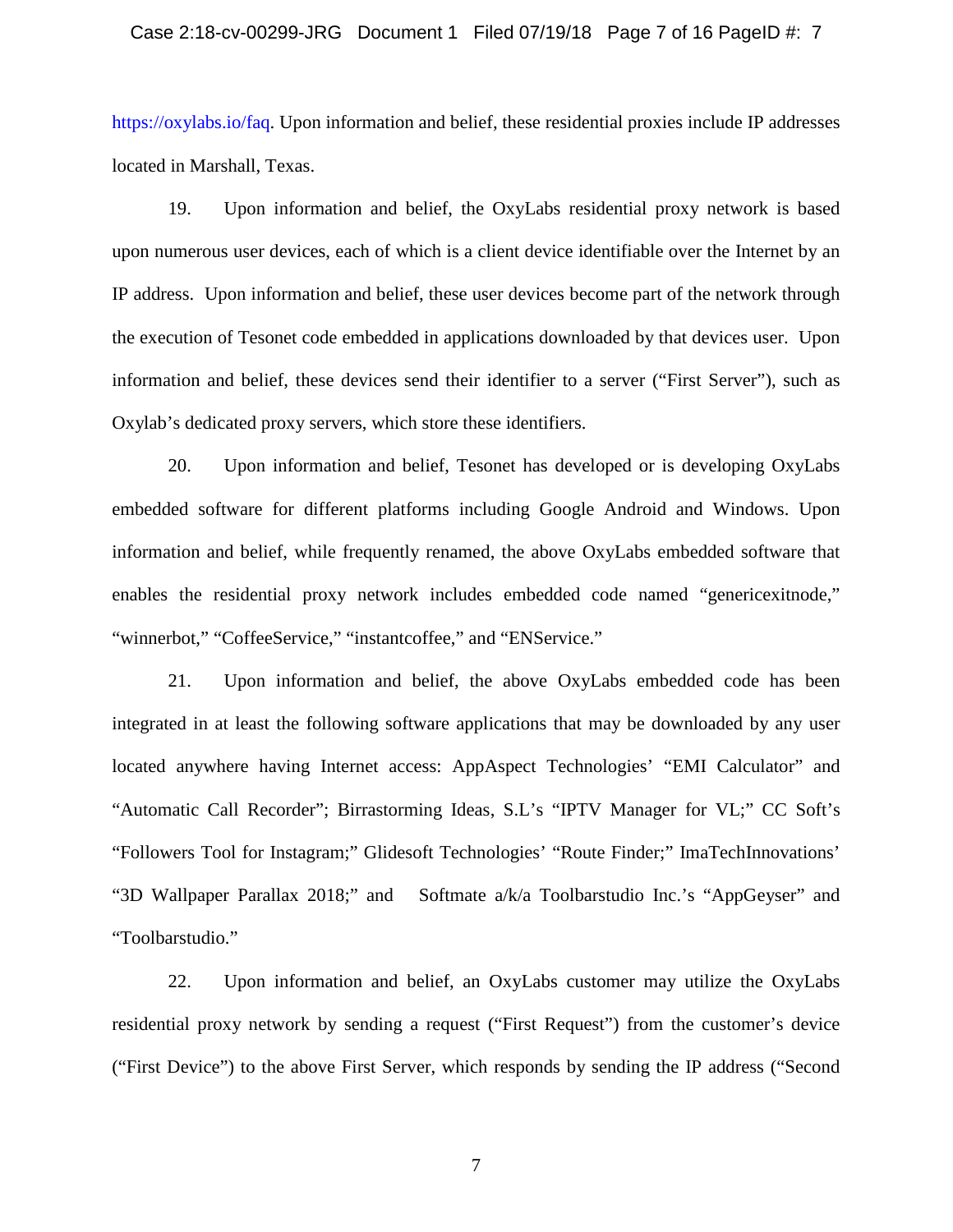#### Case 2:18-cv-00299-JRG Document 1 Filed 07/19/18 Page 8 of 16 PageID #: 8

Identifier") corresponding to one of a group of client devices in the proxy network, any one of which may serve as a proxy device ("Second Device") back to the First Device.

23. Upon information and belief, having received the Second Identifier, the First Device may then send a request ("Second Request") to the Second Device for specific Internet data ("First Content") identified by an identifier ("Content Identifier") from a target server ("Second Server") identified by its own identifier ("Third Identifier"), which is forwarded by the Second Device to the Second Server. Upon information and belief, the target Second Server responds to the forwarded Second Request by sending the First Content to the Second Device, which is then forwarded back to the Oxylabs customer at the First Device. Upon information and belief, to the extent that the requested content is divided into portions or slices, the First Device can construct the content from the plurality of Content Slices.

24. The use of the residential proxy network permits anonymity to Oxylabs customers, such as for engaging in activities like as web crawling, without disclosing its identify to the targeted web sites.

# **COUNT I**

# (Infringement of the '044 Patent)

25. Luminati repeats and re-alleges the allegations contained in paragraphs 1-24 of this Complaint as if fully set forth herein.

26. The '044 Patent entitled "System and Method for Improving Internet Communication by Using Intermediate Nodes" was duly and legally issued by the U.S. Patent and Trademark Office on June 19, 2016 from Application No. 14/468,836 filed on August 26, 2014, claiming priority to provisional applications 61/870,815 filed on August 28, 2013. A true and accurate copy of the '044 Patent is attached hereto as Exhibit A.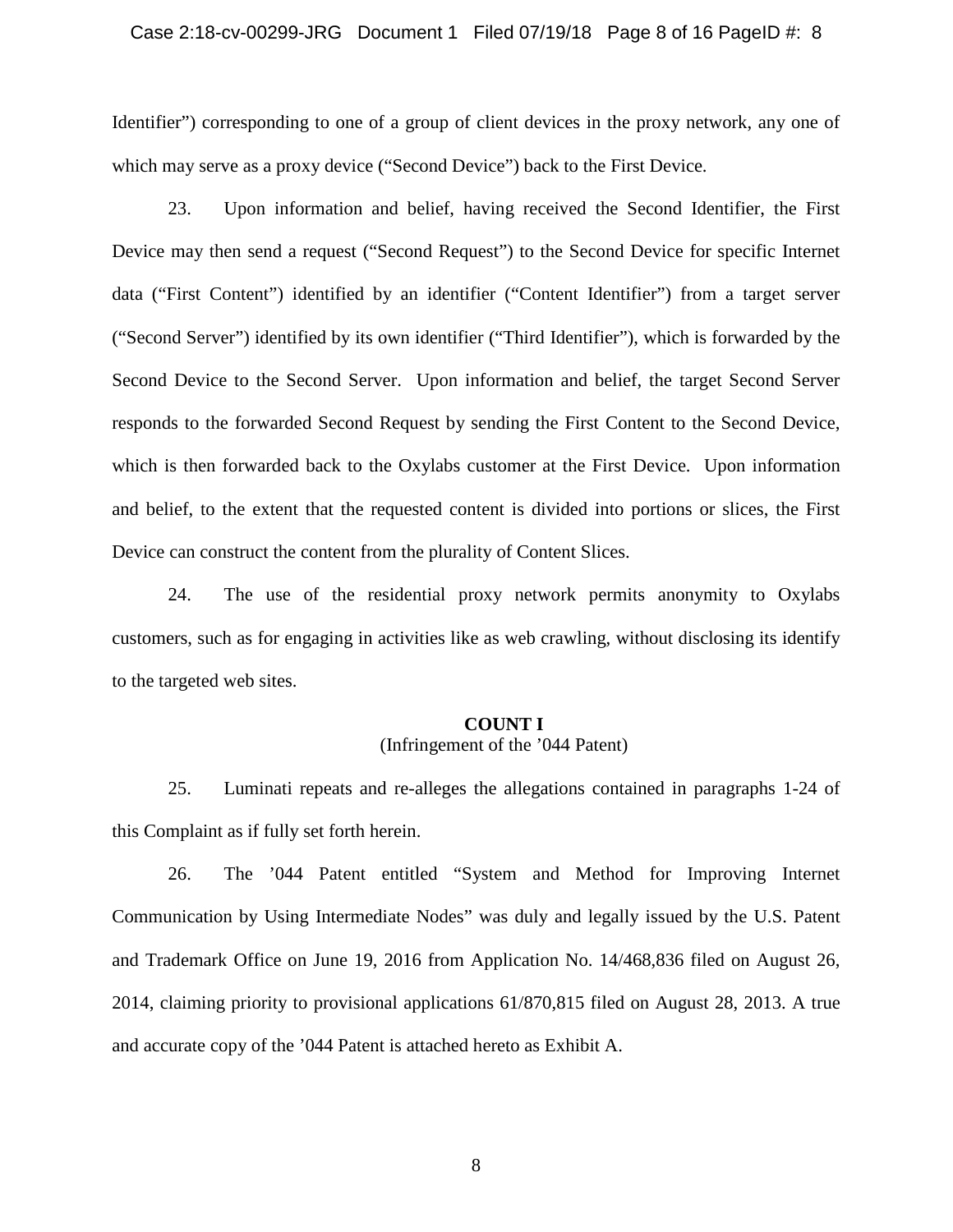Case 2:18-cv-00299-JRG Document 1 Filed 07/19/18 Page 9 of 16 PageID #: 9

27. Each and every claim of the '044 Patent is valid and enforceable, and each enjoys

a statutory presumption of validity under 35 U.S.C. § 282.

28. Luminati exclusively owns all rights, title, and interest in and to the '044 Patent and possesses the exclusive right of recovery, including the exclusive right to recover for past infringement.

29. Claim 81 of the '044 Patent recites:

Claim 81. A method for fetching over the Internet a first content, identified by a first content identifier, by a first device, identified in the Internet by a first identifier, from a second server identified in the Internet by a third identifier via a second device identified in the Internet by a second identifier, using a first server, the method comprising the steps of: (a) sending the first identifier to the first server; (b) sending a first request to the first server; (c) receiving the second identifier from the first server; (d) sending a second request to the second device using the second identifier, the second request includes the first content identifier and the third identifier; and (e) receiving the first content from the second device.

30. As described above in paragraphs 18-19, upon information and belief, Tesonet's OxyLabs proxy residential network comprises numerous devices each of which is identifiable by its own IP address ("identifier"), which are stored on Tesonet's servers. Consequently, Tesonet's OxyLabs proxy residential network would comprise at least a First Device and Second Device with their corresponding First Identifier and Second Identifier and a First Server.

31. As described above in paragraphs 18-23, upon information and belief, this network would permit a user to access Internet content ("First Content"), identifiable by a content identifier such as a URL ("First Content Identifier") from a target server ("Second Server"), identifiable by its own corresponding IP address ("Third Identifier").

32. As described above in paragraphs 18-23, upon information and belief, the user devices of the OxyLabs proxy residential network, any one of which could be a "First Device"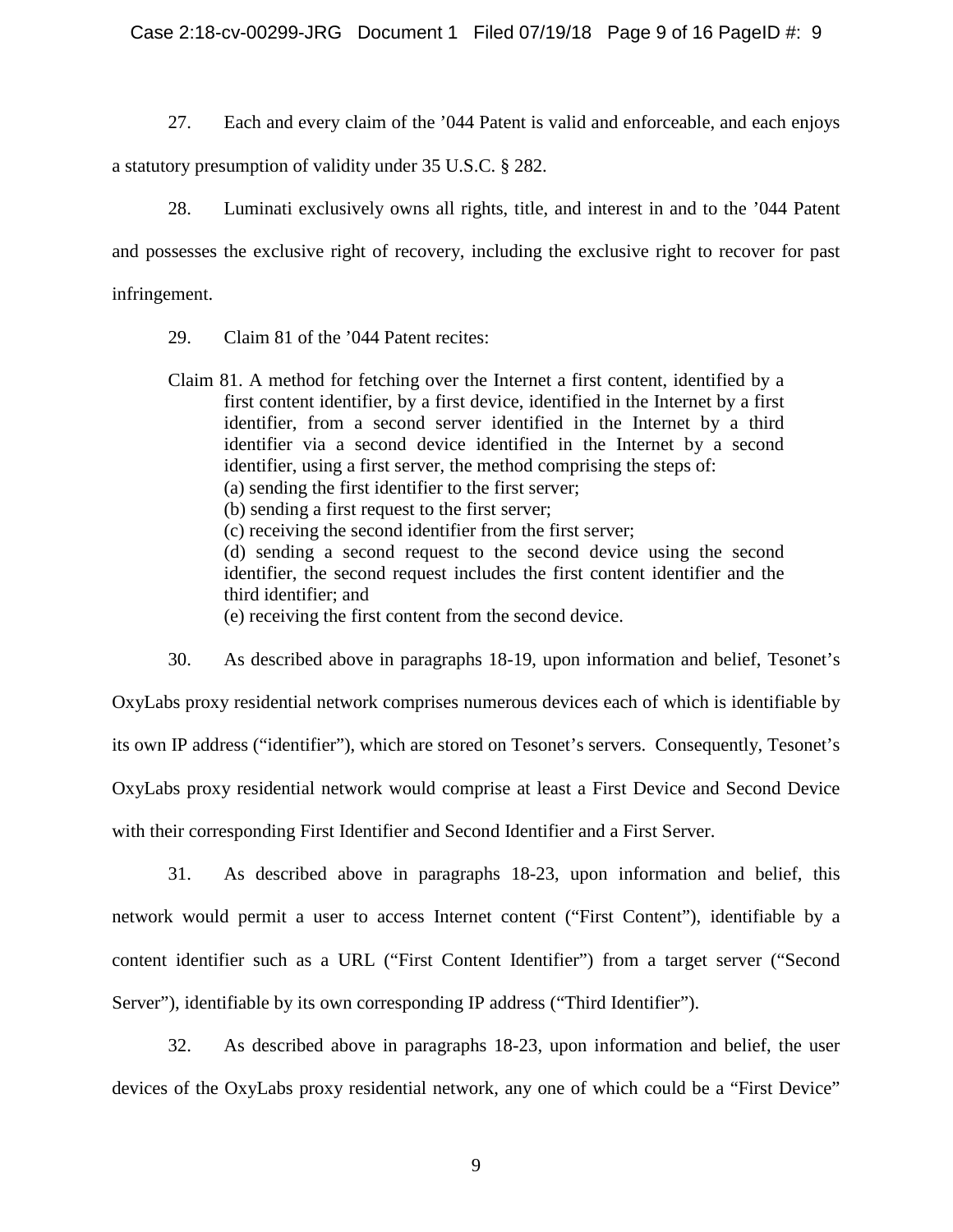#### Case 2:18-cv-00299-JRG Document 1 Filed 07/19/18 Page 10 of 16 PageID #: 10

sends its corresponding IP address ("First Identifier") to the OxyLabs server or "First Server," which stores these identifiers.

33. As described above in paragraphs 18-23, upon information and belief, an OxyLabs customer can utilize their device, which would be the First Device, to send a request ("First Request") to the First Server, causing the First Server to respond by sending the Second Identifier back to the First Device. Upon information and belief, the OxyLabs customer can then send a second request ("Second Request"), comprising a First Content Identifier and a Third Identifier to the Second Device, which forwards the First Content Identifier to the Second Server. Upon information and belief, the Second Server responds by sending the requested First Content to the Second Device, which is forwarded back to the First Device.

34. Tesonet has had actual notice of the '044 Patent since at least June 1, 2017, and has known, including by way of communications on and since June 1, 2017 and this lawsuit, that implementation of its OxyLabs residential proxy service would infringe at least claim 81 of the '044 Patent.

35. Tesonet has been and is now directly infringing, literally and/or under the doctrine of equivalents, one or more claims, including at least claim 81 of the '044 Patent, by implementing its residential proxy service in the United States without authority and/or license from Luminati and is liable to Luminati under 35 U.S.C. § 271(a).

36. Tesonet has been and is now indirectly infringing, literally and/or under the doctrine of equivalents, one or more claims, including at least claim 81 of the '044 Patent, by providing this residential proxy service to its customers knowing that the use of such service infringes these claims in the United States without authority and/or license from Luminati and is liable to Luminati under 35 U.S.C. § 271(b).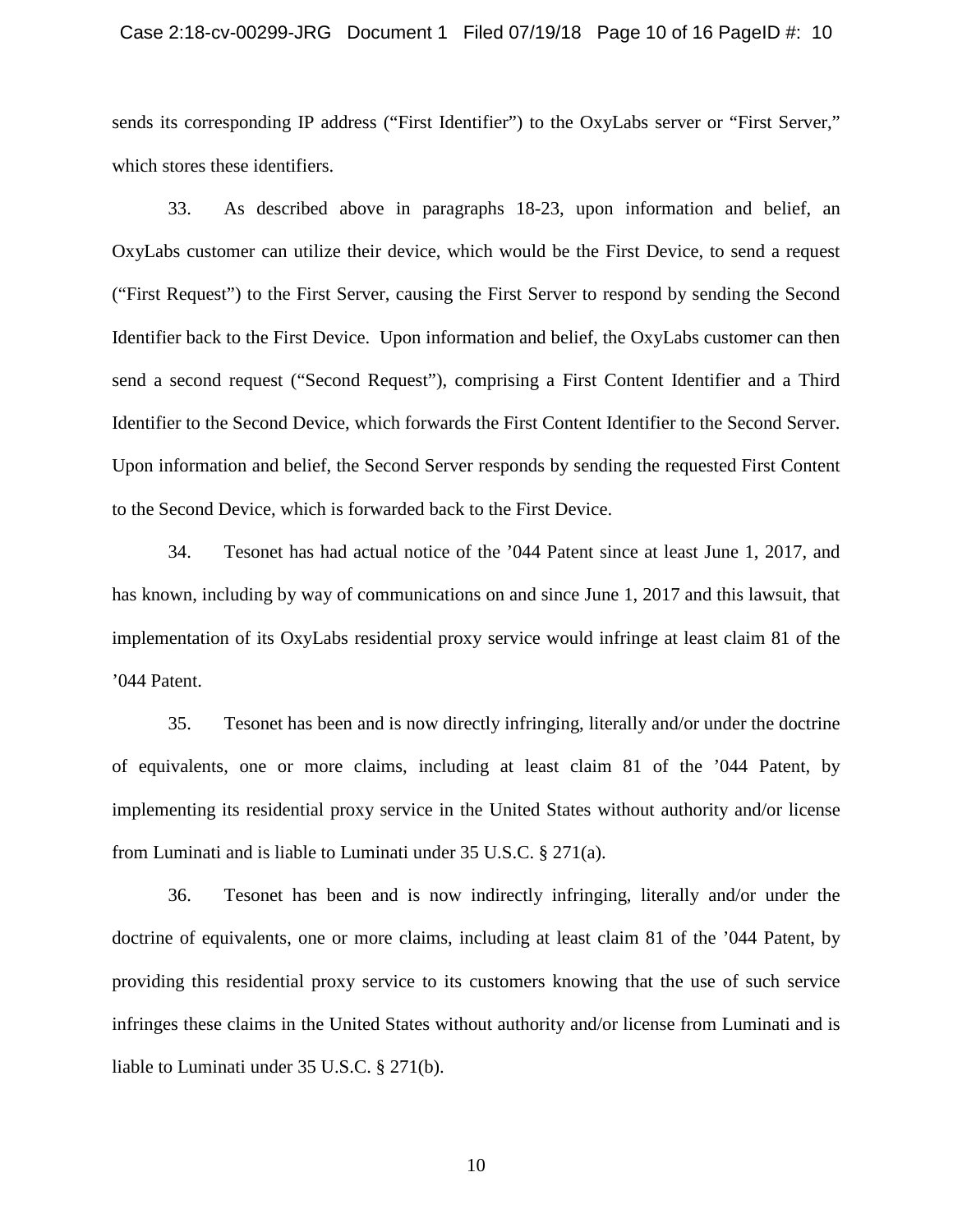37. As a result of Tesonet's infringement of the '044 Patent, Luminati has suffered and continues to suffer damages. Thus, Luminati is entitled to recover from Tesonet the damages Luminati sustained as a result of Tesonet's wrongful and infringing acts in an amount no less than its lost profits and/or a reasonable royalty, together with interest and costs fixed by this Court under 35 U.S.C. § 284.

38. Luminati has suffered damage because of the infringing activities of Tesonet, its officers, agents, servants, employees, associates, partners, and other persons who are in active concert or participation therewith, and Luminati will continue to suffer irreparable harm for which there is no adequate remedy at law unless Tesonet's infringing activities are preliminarily and permanently enjoined by this Court.

39. Tesonet's infringement of the '044 Patent was, is, and continues to be deliberate and willful because Tesonet was and is on notice of the '044 Patent at least as early as June 1, 2017, yet it continued and continues to infringe the '044 Patent.

#### **COUNT II**

### (Infringement of the '866 Patent)

40. Luminati repeats and re-alleges the allegations contained in paragraphs 1-39 of this Complaint as if fully set forth herein.

41. The '866 Patent entitled "System and Method for Improving Internet Communication by Using Intermediate Nodes" was duly and legally issued by the U.S. Patent and Trademark Office on August 22, 2017 from Application No. 14/930,894 filed on August 22, 2017, a divisional of Application No. 14/468,836 that issued as the '044 Patent, both of which claim priority to provisional applications 61/870,815 filed on August 28, 2013. A true and accurate copy of the '866 Patent is attached hereto as Exhibit B.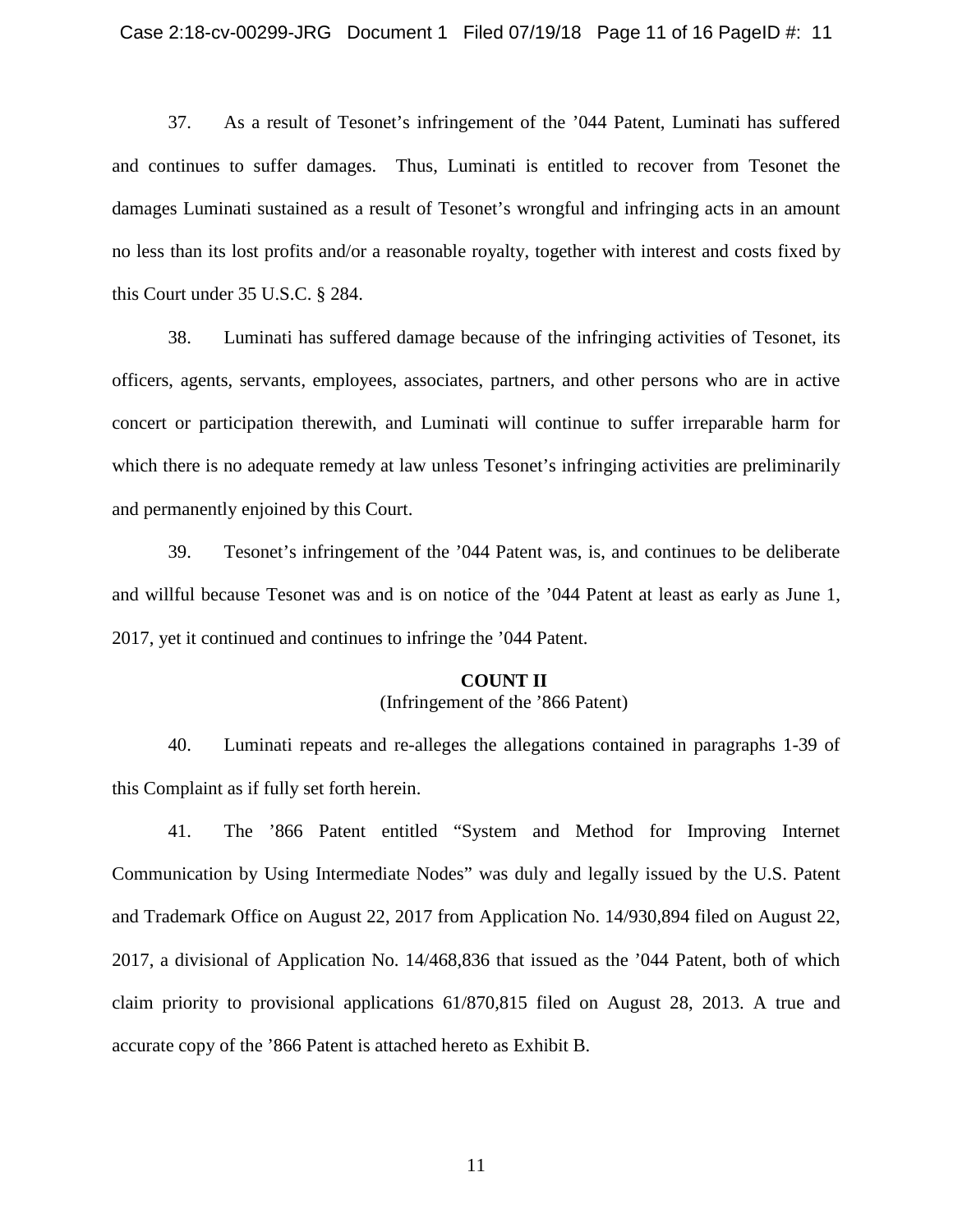Case 2:18-cv-00299-JRG Document 1 Filed 07/19/18 Page 12 of 16 PageID #: 12

42. Each and every claim of the '866 Patent is valid and enforceable, and each enjoys

a statutory presumption of validity under 35 U.S.C. § 282.

43. Luminati exclusively owns all rights, title, and interest in and to the '866 Patent and possesses the exclusive right of recovery, including the exclusive right to recover for past infringement.

44. Claim 15 of the '866 Patent recites:

Claim 15. A method for fetching a content over the Internet from a first server identified in the Internet by a second identifier via a group of multiple devices, each identified in the Internet by an associated group device identifier, the method comprising the step of partitioning the content into a plurality of content slices, each content slice containing at least part of the content, and identified using a content slice identifier, and for each of the content slices, comprising the steps of: (a) selecting a device from the group; (b) sending over the Internet a first request to the selected device using the group device identifier of the selected device, the first request including the content slice identifier and the second identifier; (c) in response to receiving the sent first request by the selected device, receiving over the Internet the content slice from the selected device; and wherein the method further comprising the step of constructing the content from the received plurality of content slices, and wherein each of the devices in the group is a client device.

45. As described above in paragraphs 18-19, upon information and belief, Tesonet's

OxyLabs proxy residential network comprises numerous devices, each of which is a client device identifiable by its own identifier. Tesonet's OxyLabs proxy residential network permits Tesonet's customers to request content from the customer's device ("First Device") identifiable by its own IP address ("First Identifier") via a proxy device ("Second Device"), selected from a group of client devices ("Group") each of which has its own IP address ("Group Device Identifier"), from a target server ("First Server") identifiable by its own IP address ("Second Identifier"). As further described above, this content may be divided into portions ("Content Slices") identifiable by their own identifiers ("Content Slice Identifier").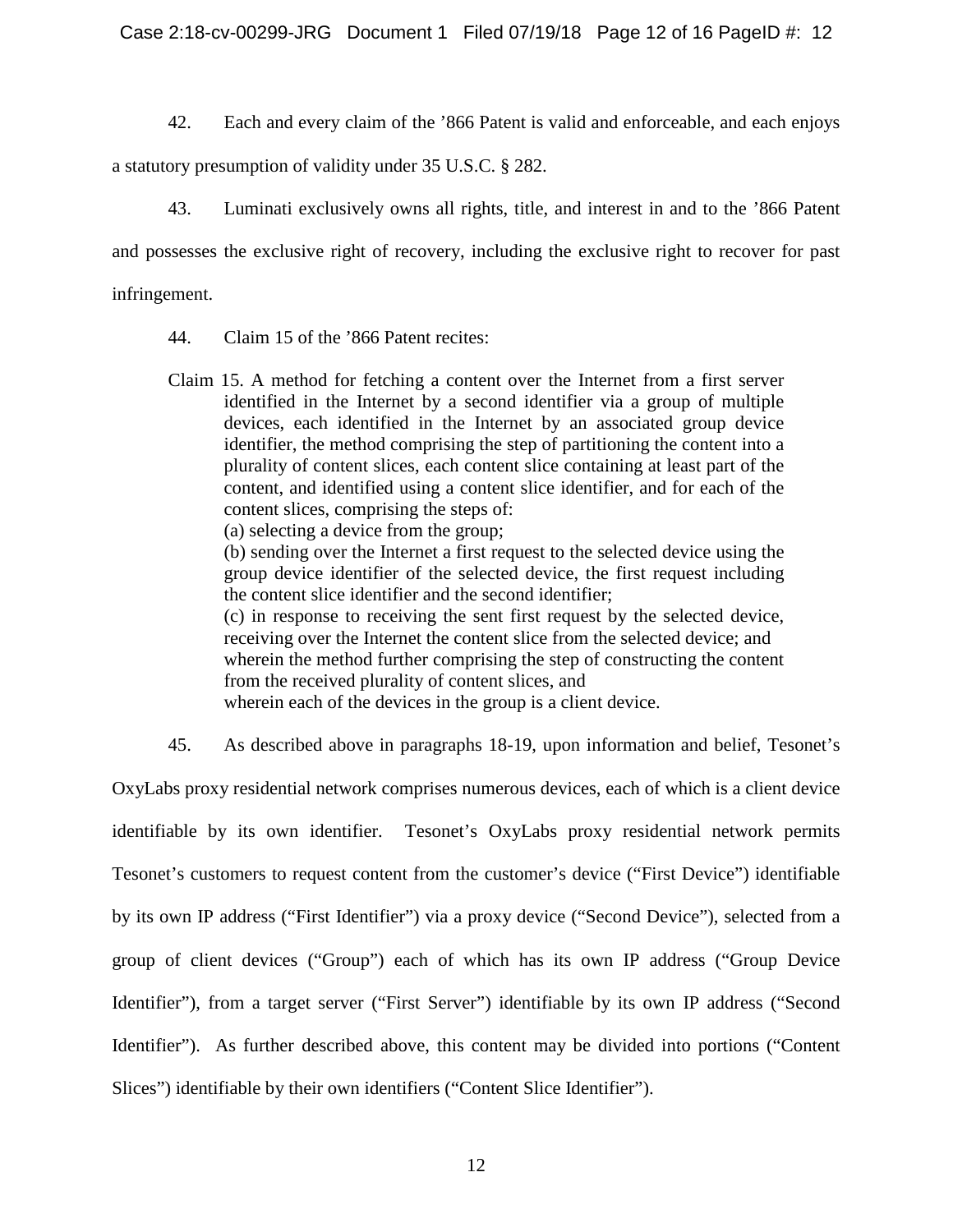46. As described above in paragraphs 18-23, upon information and belief, this network would permit the First Device to select a Second Device from the Group and send a request ("First Request") over the internet to the Second Device using the selected second device IP address ("Second Device Identifier"). This First Request includes the Content Slice Identifier and Second Identifier.

47. As described above in paragraphs 18-23, upon information and belief, the above Second Device responds to the First Request by sending a second request ("Second Request") to the First Server with the Content Slice Identifier. The First Server responds by sending the requested Content Slice to the Second Device, which forwards the Content Slice back to the receiving First Device. The First Device then constructs the content from the plurality of Content Slices.

48. Tesonet has had actual notice of the '866 Patent since at least February 14, 2018, and has known, including by way of communications on and since February 14, 2018 and this lawsuit, that implementation of its OxyLabs residential proxy service would infringe at least claim 15 of the '866 Patent.

49. Tesonet has been and is now directly infringing, literally and/or under the doctrine of equivalents, one or more claims, including at least claim 15 of the '866 Patent, by implementing its residential proxy service in the United States without authority and/or license from Luminati and is liable to Luminati under 35 U.S.C. § 271(a).

50. Tesonet has been and is now indirectly infringing, literally and/or under the doctrine of equivalents, one or more claims, including at least claim 15 of the '866 Patent, by providing this residential proxy service to its customers knowing that the use of such service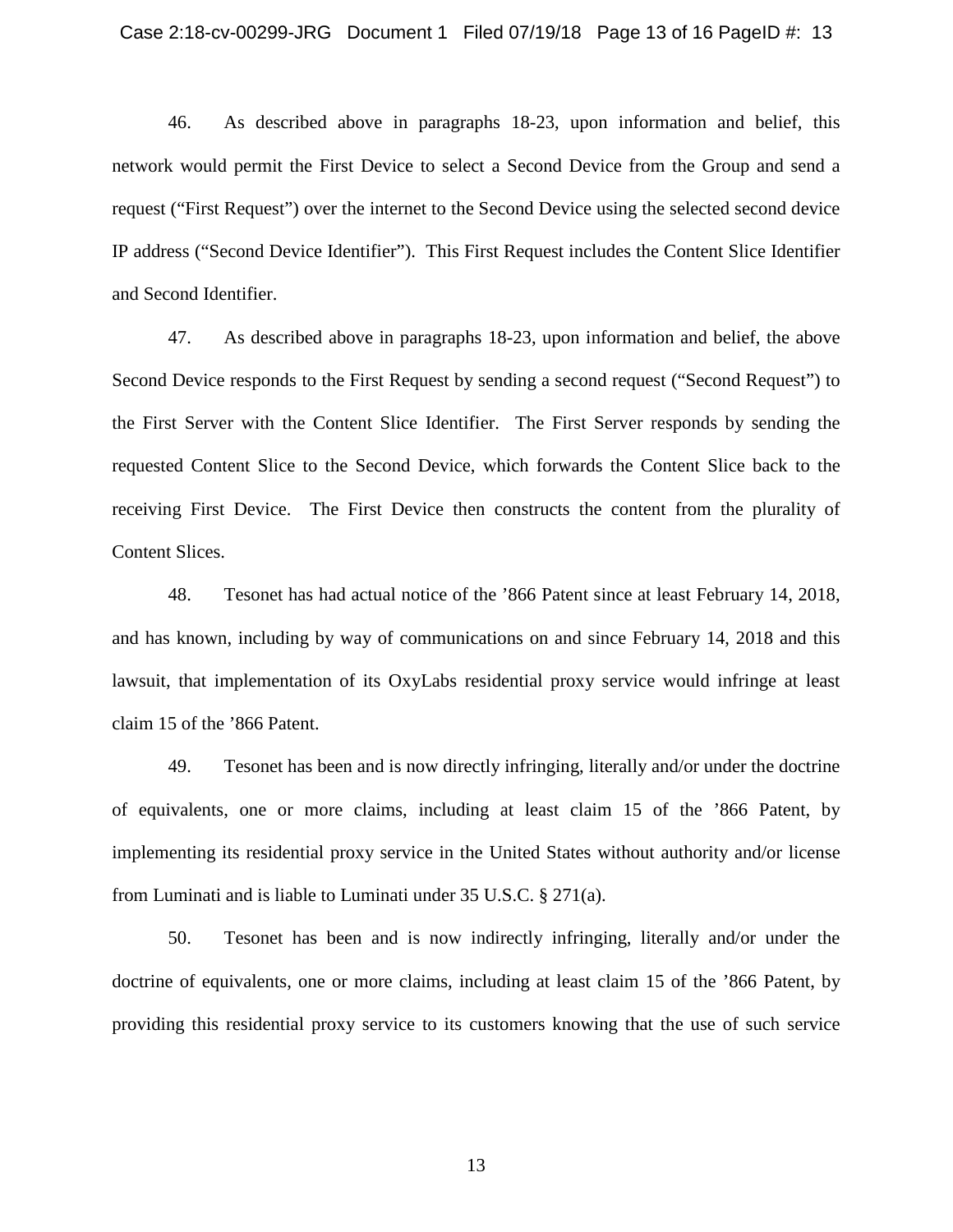#### Case 2:18-cv-00299-JRG Document 1 Filed 07/19/18 Page 14 of 16 PageID #: 14

infringes these claims in the United States without authority and/or license from Luminati and is liable to Luminati under 35 U.S.C. § 271(b).

51. As a result of Tesonet's infringement of the '866 Patent, Luminati has suffered and continues to suffer damages. Thus, Luminati is entitled to recover from Tesonet the damages Luminati sustained as a result of Tesonet's wrongful and infringing acts in an amount no less than its lost profits and/or a reasonable royalty, together with interest and costs fixed by this Court under 35 U.S.C. § 284.

52. Luminati has suffered damage because of the infringing activities of Tesonet, its officers, agents, servants, employees, associates, partners, and other persons who are in active concert or participation therewith, and Luminati will continue to suffer irreparable harm for which there is no adequate remedy at law unless Tesonet's infringing activities are preliminarily and permanently enjoined by this Court.

53. Tesonet's infringement of the '866 Patent was, is, and continues to be deliberate and willful because Tesonet was and is on notice of the '866 Patent at least as early as February 14, 2018, yet it continued and continues to infringe the '866 Patent.

#### **PRAYER FOR RELIEF**

WHEREFORE, Plaintiff May Patents respectfully requests that this Court enter:

- A. A judgment that each of the Asserted Patents is valid and enforceable.
- B. A judgment in favor of Luminati that the Defendant has and is infringing the Asserted Patents;
- C. A judgment declaring Defendant's infringement to be willful.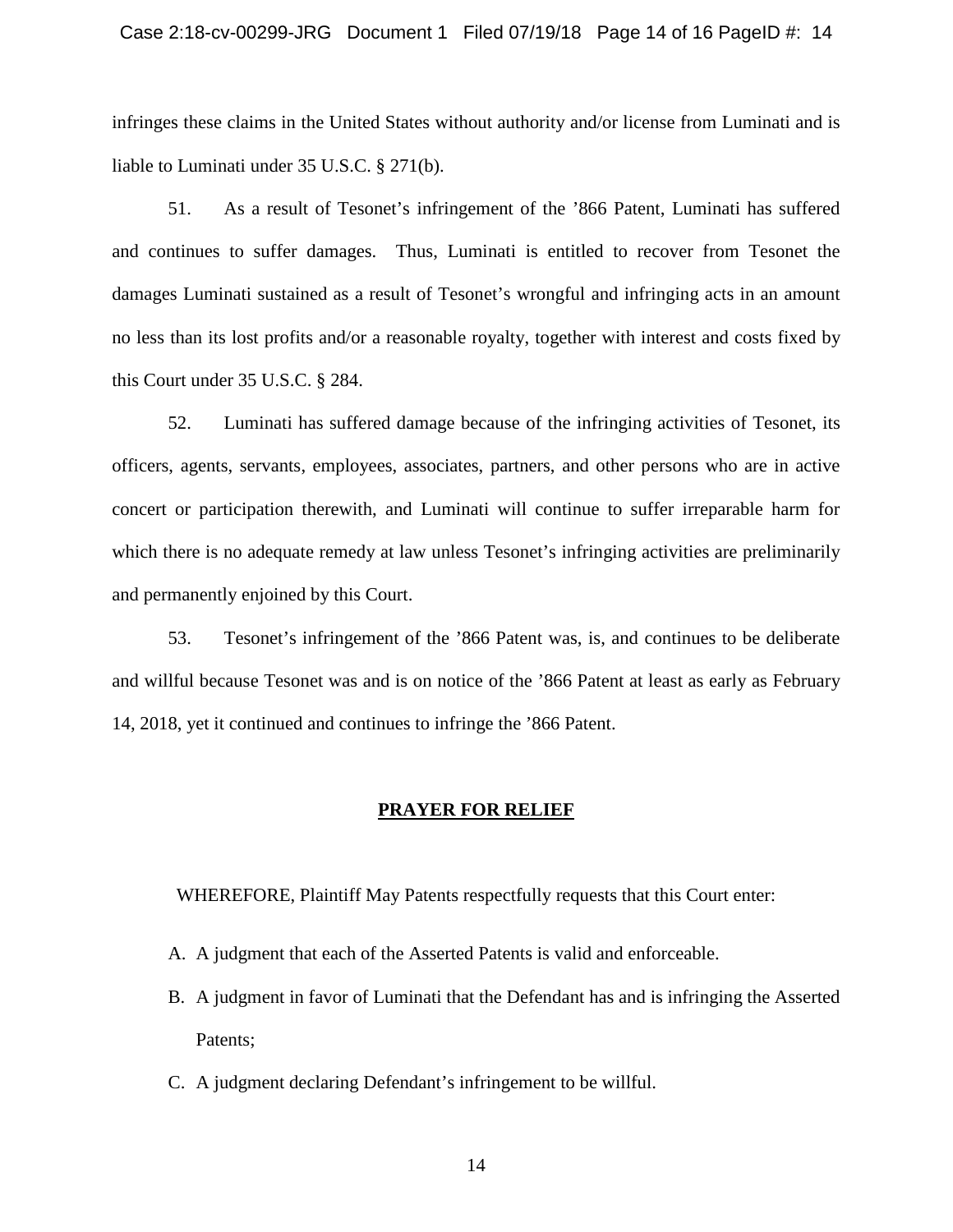- D. A judgment declaring that this case is exceptional within the meaning of 35 U.S.C. § 285;
- E. A permanent injunction enjoining Defendant, its officers, directors, agents, servants, employees, associates, partners, and other persons who are in active concert or participation with Tesonet, from infringing the Asserted Patents and/or such other equitable relief the Court determines is warranted in this case;
- F. A judgment and order requiring the Defendant to pay to Luminati its damages, enhanced damages, costs, expenses, prejudgment and post-judgment interest, and attorneys' fees, if applicable, for the Defendants' infringement of the Asserted Patents as provided under 35 U.S.C. §284 and/or §285, and an accounting of ongoing postjudgment infringement; and
- G. Any and all other relief, at law or in equity that this Court deems just or proper.

# **DEMAND FOR JURY TRIAL**

Pursuant to Rule 38(b) of the Federal Rules of Civil Procedure, Luminati hereby demands a trial by jury of all issues so triable.

Dated: July 19, 2018 **By:** */s/ Korula T. Cherian* 

S. Calvin Capshaw State Bar No. 03783900 Elizabeth L. DeRieux State Bar No. 05770585 Capshaw DeRieux, LLP 114 E. Commerce Ave. Gladewater, TX 75647 Telephone: 903-845-5770 ccapshaw@capshawlaw.com ederieux@capshawlaw.com